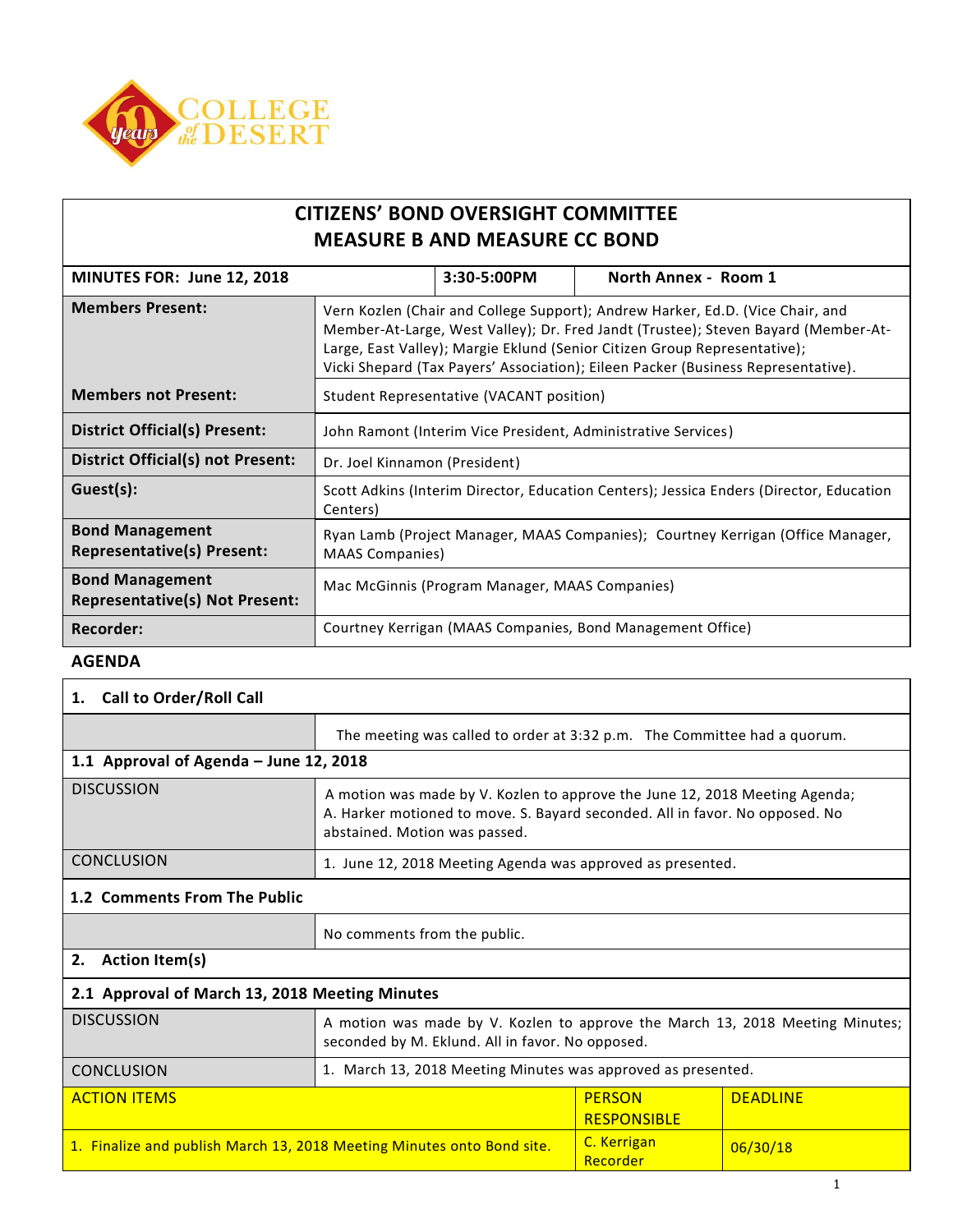| 2.<br><b>Action Item(s)</b>                 |                                                                                                                                                                                                                                                                                                                  |                                     |                  |
|---------------------------------------------|------------------------------------------------------------------------------------------------------------------------------------------------------------------------------------------------------------------------------------------------------------------------------------------------------------------|-------------------------------------|------------------|
| 2.2 Reappointment   Appointment Process     |                                                                                                                                                                                                                                                                                                                  |                                     |                  |
| <b>DISCUSSION</b>                           | Notification was given concerning reappointment of office terms. Five (5) of the seven<br>(7) Committee Members will become eligible to renew another two (2) year term in<br>September 2018. A motion was made by A. Harker to discuss the term limits and<br>process in more detail. All in favor. No opposed. |                                     |                  |
|                                             | J. Ramont referred to the Bylaws on Page 5, Section 5.4- that state "each member shall<br>serve a term of two (2) years, commencing as of the date of appointment by the Board.<br>No member may serve more than three (3) consecutive terms or as permitted by law".                                            |                                     |                  |
|                                             | V. Kozlen made a motion for the five (5) members to confirm they would serve another<br>two-year term as a Citizen's Oversight Committee member. All five (5) Members<br>confirmed. No opposed.                                                                                                                  |                                     |                  |
|                                             | J. Ramont also informed the Committee that Student Representative, Scott Releford<br>resigned in May due to his class schedule. ASCOD is currently seeking to fill and<br>appoint the position by September 2018.                                                                                                |                                     |                  |
| <b>CONCLUSION</b>                           | All five (5) members confirmed they would seek another two (2) year term.<br>1.<br>ASCOD is seeking to fill the Student Representative Role by September 2018.<br>2.                                                                                                                                             |                                     |                  |
| <b>ACTION ITEMS</b>                         |                                                                                                                                                                                                                                                                                                                  | <b>PERSON</b><br><b>RESPONSIBLE</b> | <b>DEADLINE</b>  |
| 1. None                                     |                                                                                                                                                                                                                                                                                                                  |                                     |                  |
| <b>Information Items</b><br>з.              |                                                                                                                                                                                                                                                                                                                  |                                     |                  |
| 3.1 Measure CC Bond Update                  |                                                                                                                                                                                                                                                                                                                  |                                     |                  |
| <b>DISCUSSION</b>                           | J. Ramont informed the Committee that the District just sold the first series of<br>Measure CC Bond funds. Detail as follows:<br>a. \$50M sale (approximate)                                                                                                                                                     |                                     |                  |
|                                             | b. Timing of sale; procured extremely favorable interest rates<br>c. Multiple buyers of their bonds; subscribed 4 times<br>d. Standard & Poor reaffirmed and upgraded Districts credit rating for two (2) years<br>e. Proceeds will be deposited on June 27, 2018                                                |                                     |                  |
| <b>CONCLUSION</b>                           | 1. First series of Measure CC bonds were sold (approximately \$50 million)<br>2. Credit rating affirmed and upgraded by Standard & Poor<br>3. Proceeds deposited on June 27, 2018                                                                                                                                |                                     |                  |
| <b>ACTION ITEM</b>                          |                                                                                                                                                                                                                                                                                                                  | <b>PERSON</b><br><b>RESPONSIBLE</b> | <b>DEADLINE</b>  |
| 1. Email Credit Rating to Committee members |                                                                                                                                                                                                                                                                                                                  | J. Ramont                           | <b>July 2018</b> |
| 3.2 Palm Springs Temporary Campus Update    |                                                                                                                                                                                                                                                                                                                  |                                     |                  |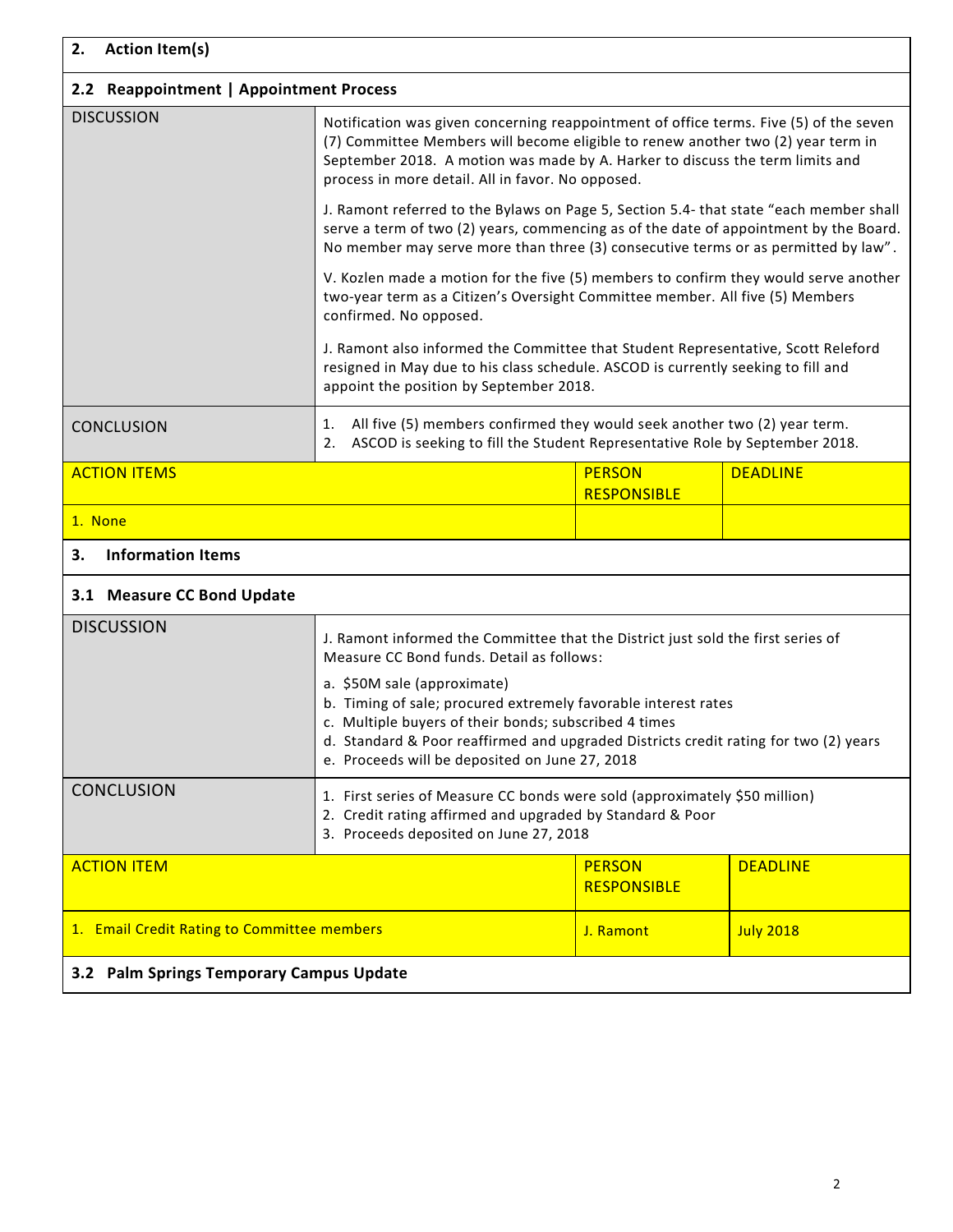| <b>DISCUSSION</b>                                                            | J. Adkins, Interim Director of Education Centers, provided an update regarding the<br>first semester of the new Palm Springs Temporary Campus. The highlights were as<br>follows:                                                                                                                                                                                                                                                                                                                                                                                                                               |                                     |                 |
|------------------------------------------------------------------------------|-----------------------------------------------------------------------------------------------------------------------------------------------------------------------------------------------------------------------------------------------------------------------------------------------------------------------------------------------------------------------------------------------------------------------------------------------------------------------------------------------------------------------------------------------------------------------------------------------------------------|-------------------------------------|-----------------|
|                                                                              | 1. Enrollment numbers were strong; majority of students enrolled are EDGE<br>students<br>Campus will be closed for two weeks in July to improve the following items;<br>2.<br>a. Traffic flow signs<br>b. Parking lots to be resurfaced and painted<br>c. Install drop ceiling in closet spaces                                                                                                                                                                                                                                                                                                                 |                                     |                 |
|                                                                              | J. Ramont shared good news that the District broke another record with having the 4 <sup>th</sup><br>largest graduating class in the school's history. Six hundred (600) students walked on<br>stage, and 1,488 degrees and certificates were given out.                                                                                                                                                                                                                                                                                                                                                        |                                     |                 |
|                                                                              | J. Ramont shared current enrollment numbers for the Fall 2018 semester. The<br>enrollment is up by 9% from last year, which further supports the consistent growth<br>and the need for additional facilities and faculty positions. The EDGE and plEDGE<br>programs have played a significant role in these strong enrollment numbers.                                                                                                                                                                                                                                                                          |                                     |                 |
| <b>CONCLUSION</b>                                                            | 1. Enrollment numbers were strong for the first semester of the Palm Springs<br>Temporary Campus; comprised mostly of EDGE students.<br>2. Final improvements to the PS Temporary campus will be made in July 2018.<br>3. District had its fourth largest graduating class in the school's history.<br>4. Fall 2018 enrollment number are up by 9% from last year.<br>5. EDGE and plEDGE programs are a contributing factor to the growing enrollment.                                                                                                                                                          |                                     |                 |
| <b>ACTION ITEM</b>                                                           |                                                                                                                                                                                                                                                                                                                                                                                                                                                                                                                                                                                                                 | <b>PERSON</b><br><b>RESPONSIBLE</b> | <b>DEADLINE</b> |
| 1. None                                                                      |                                                                                                                                                                                                                                                                                                                                                                                                                                                                                                                                                                                                                 |                                     |                 |
| 4.0 Reports                                                                  |                                                                                                                                                                                                                                                                                                                                                                                                                                                                                                                                                                                                                 |                                     |                 |
| 4.1 Bond Project Update & Bond Project Financial Report<br><b>DISCUSSION</b> |                                                                                                                                                                                                                                                                                                                                                                                                                                                                                                                                                                                                                 |                                     |                 |
|                                                                              | R. Lamb facilitated the segment on behalf M. McGinnis who was unable to attend.<br>A briefing on projects and financial updates based off the Bond Citizens' Oversight<br>Committee Report dated June 12, 2018 was presented to the Committee                                                                                                                                                                                                                                                                                                                                                                   |                                     |                 |
|                                                                              | Following the presentation, a one-page report named 'Campus Project Allocation<br>Budget Report' was furnished as a follow-up item from the last March 13, 2018<br>meeting. The report lists the budgetary variances and project balance status, of the<br>most recently completed Bond projects. The group confirmed the report captured the<br>information they were seeking.                                                                                                                                                                                                                                 |                                     |                 |
|                                                                              | J. Ramont then provided an update concerning the Indio Campus Expansion project.<br>The District just closed escrow on a new property that will be used for the Indio<br>Expansion Project. In addition, four (4) additional modular units have been leased to<br>provide additional classroom space until the campus expansion is completed. The<br>modular units are currently in fabrication and will be ready by spring semester 2019.<br>Chair, V. Kozlen requested a high-level understanding of the upcoming process for the<br>Palm Springs Mall property. J. Ramont provided the next following steps: |                                     |                 |
|                                                                              |                                                                                                                                                                                                                                                                                                                                                                                                                                                                                                                                                                                                                 |                                     |                 |
|                                                                              | 1. Evaluate current building to determine the structural and environmental<br>viability; these reports will be completed next week.<br>2. Report findings will determine whether to renovate existing building or<br>demo to construct new buildings.<br>Architects then begin first stage of planning and will program and design<br>3.<br>around the campuses four (4) pillars; Culinary, Healthcare, Film and<br>Hospitality.                                                                                                                                                                                |                                     |                 |